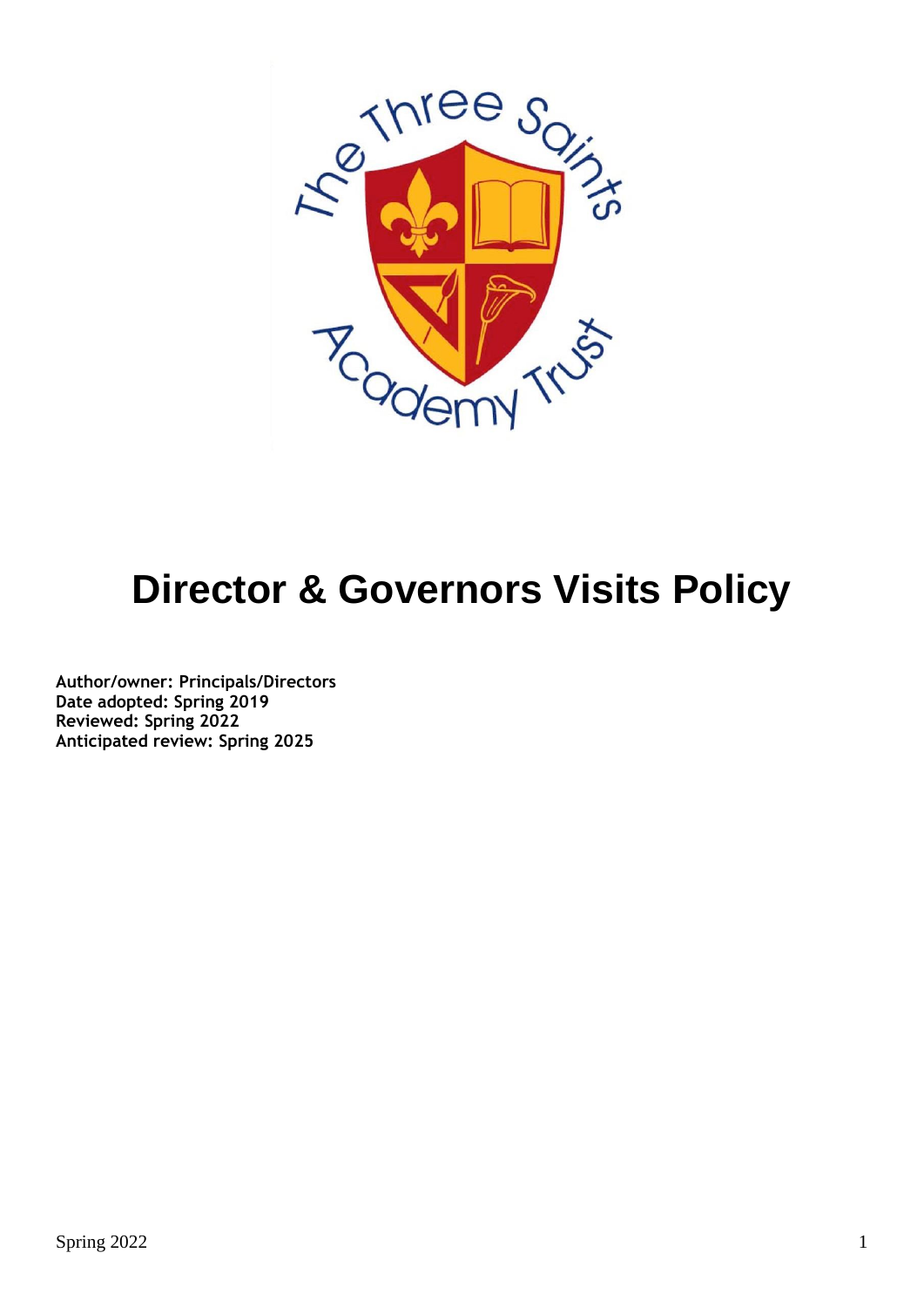#### **The Three Saints Academy Trust Members, Directors and Governor Visit Policy**

#### **Guidelines for visits**

Without a good knowledge of the Trusts Academies it is impossible to govern effectively. In order to assist and inform their governance, Directors and Governors of the Three Saints Academy Trust will visit the academies on a regular basis, insofar as their own commitments allow. This may include, but need not be restricted to:

- attendance at and/or participation in Worship including end of year events
- attendance at sports days or at other sports events
- attendance at and/or participation in school council meetings
- visiting classes/participating in lessons (as agreed with the Principal and individual teachers in appropriate circumstances)
- assisting in any areas in which they might be individually skilled
- attendance at Governor open mornings(Governors only)

Directors and Governors with special responsibilities will also visit the academies as required to enable them to fulfil their roles effectively. This will include Directors/Governors with responsibility for:

- curriculum teams
- special educational needs
- looked after children
- safeguarding children
- health & safety
- Director school link (half a day annually)

When visiting Directors and Governors will agree in advance a mutually convenient time and duration for the visit with the Principal and (where appropriate) other members of staff affected and will make every effort to minimise any disruption caused by their visit. Throughout visits Directors, Governors and staff will do all they can to further positive and mutually supportive relationships between staff and Directors/Governors. Directors/Governors will feed back to the full Board/school committee observations and outcomes from their visits. It would be good practice to share this feedback with the Principal in advance of the meeting.

Directors/Governors accept that the day to day management of the school is the responsibility of the Principal. Included within the Principal's responsibility is that of ensuring pupils receive high quality teaching, and Directors/Governors accept that it is not appropriate for them to conduct visits with a view to forming judgements on the quality of teaching and learning within the school. However, Directors/Governors will have access to monitoring information regarding the quality of teaching and learning within the academy and Principals and Directors/Governors will agree effective ways of involving Directors/Governors in School Improvement Partner visits and reporting the outcome of these meetings to the Board/school committee.

When visiting during the school day Directors/Governors will be aware of safeguarding and confidentiality issues in their interactions with pupils. Directors/Governors should abide by the Safeguarding procedures as laid down in this Policy.

The Principal and staff accept that, while Directors/Governors do not have an automatic right to enter the school, it is appropriate for Directors/Governors to do so and will not unreasonably refuse a request made to visit the school. The Principal is committed to involving Directors/Governors in the life of the school and will provide them with sufficient information about school events and activities to facilitate this.

When visiting lessons, this should always be done by prior appointment with the Principal and teacher concerned. The Principal will keep in mind regulations concerning the number of observations per year each teacher is subject to.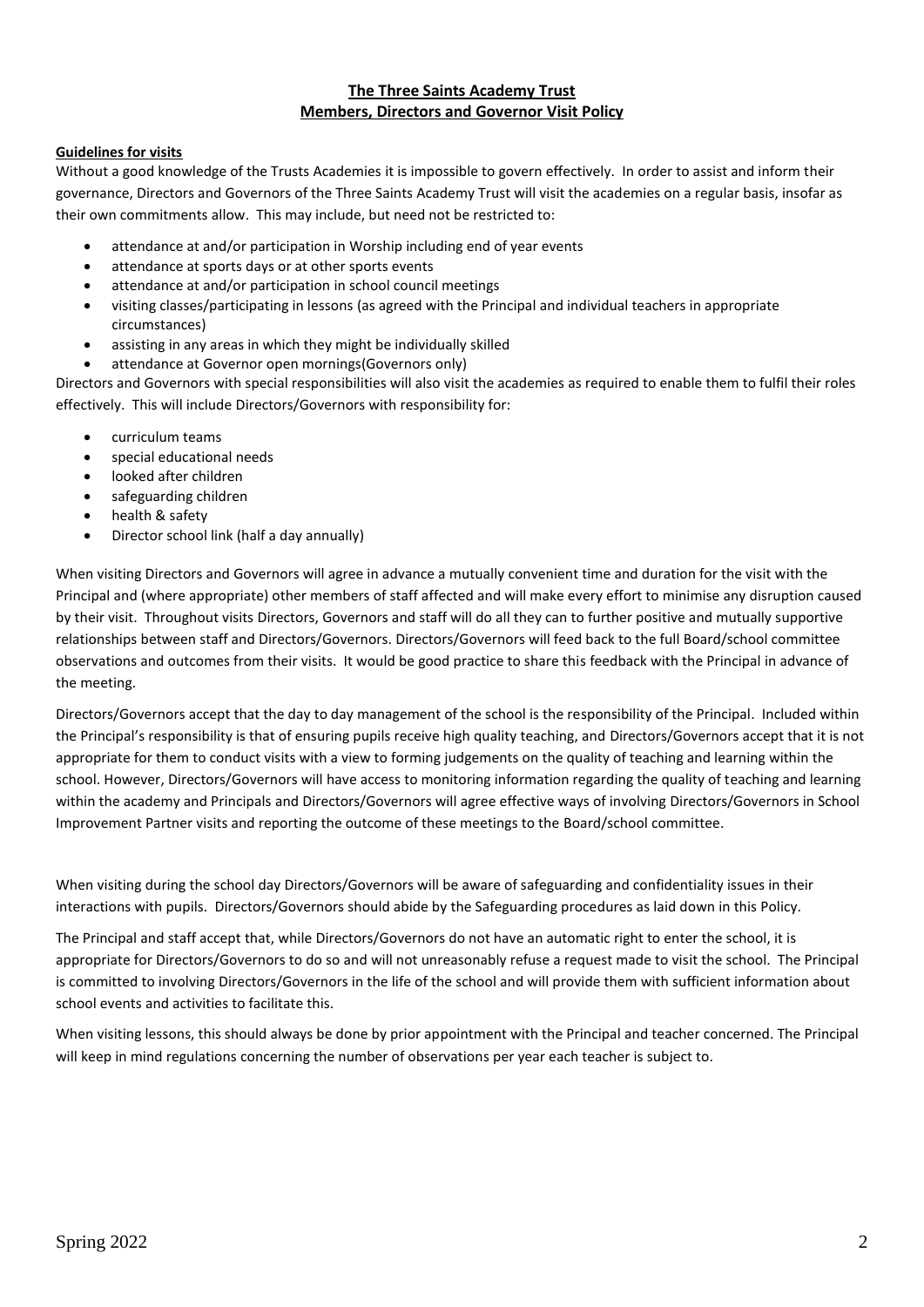## **The Three Saints Academy Trust Visit Record**

| <b>Name of Academy</b>                                     |                                             |      |  |  |
|------------------------------------------------------------|---------------------------------------------|------|--|--|
| Name of Director/ Governor                                 |                                             | Date |  |  |
| <b>Purpose of visit</b>                                    | Questions to consider/ Evidence to look for |      |  |  |
|                                                            |                                             |      |  |  |
|                                                            |                                             |      |  |  |
| Link with the Trust Business Plan/ School Improvement Plan |                                             |      |  |  |
|                                                            |                                             |      |  |  |
| <b>Observations and comments</b>                           |                                             |      |  |  |
|                                                            |                                             |      |  |  |
|                                                            |                                             |      |  |  |
|                                                            |                                             |      |  |  |
|                                                            |                                             |      |  |  |
| Evidence of Trust vision and ethos during visit            |                                             |      |  |  |
|                                                            |                                             |      |  |  |
|                                                            |                                             |      |  |  |